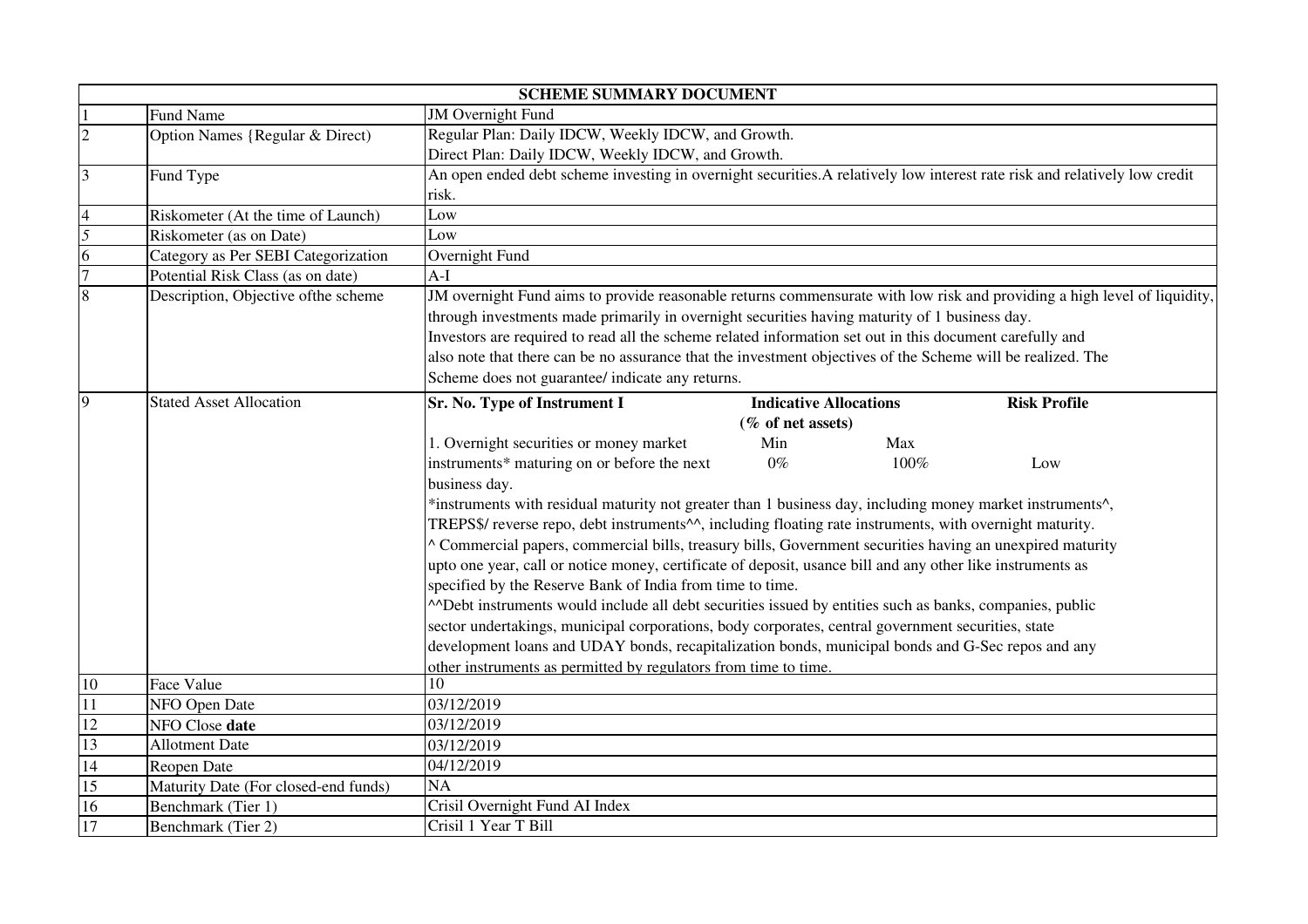| 18                                 | Fund Manager 1- Name            | Ms. ShaliniTibrewala                                                                         |
|------------------------------------|---------------------------------|----------------------------------------------------------------------------------------------|
| 19                                 | Fund Manager 1-Type             | Primary Fund Manager - Ms. Shalini Tibrewala                                                 |
|                                    | (Primary/Comanage/Description)  | Secondary Fund Manager - Ms. Naghma Khoja                                                    |
| 20                                 | Fund Manager 1- From Date       | Since December 2019.                                                                         |
| $\overline{21}$                    | Annual Expense (Stated maximum) | Direct-0.06%                                                                                 |
|                                    |                                 | Regular-0.13%                                                                                |
|                                    |                                 |                                                                                              |
| 22                                 | Exit Load (if applicable)       | Nil                                                                                          |
|                                    | Custodian                       | HDFC Bank Ltd.                                                                               |
| $\frac{23}{24}$<br>$\frac{25}{26}$ | Auditor                         | S.R. BATLIBOI & CO. LLP                                                                      |
|                                    | Registrar                       | M/s. KFin Technologies Limited                                                               |
|                                    | RTA Code (To be phased out)     | JM Overnight Fund - (Regular) - Daily IDCW Option-ONDD                                       |
|                                    |                                 | JM Overnight Fund - (Direct) - Daily IDCW Option-OND2                                        |
|                                    |                                 | JM Overnight Fund - (Regular) - Weekly IDCW Option-ONWD                                      |
|                                    |                                 | JM Overnight Fund - (Direct) - Weekly IDCW Option-ONDW                                       |
|                                    |                                 | JM Overnight Fund - (Regular) - Growth Option-ONRG                                           |
|                                    |                                 | JM Overnight Fund - (Direct) - Growth Option-ONDG                                            |
|                                    |                                 | JM Overnight Fund - (Direct) - Unclaimed IDCW - Growth Plan-ONUD                             |
|                                    |                                 | JM Overnight Fund - (Direct) - Unclaimed Redemption - Growth Plan-ONUR                       |
|                                    |                                 | JM Overnight Fund - (Direct) - Unclaimed IDCW I.E.F - Growth Plan-ONDE                       |
|                                    |                                 | JM Overnight Fund - (Direct) - Unclaimed Redemption I.E.F - Growth Plan-ONRE                 |
|                                    |                                 |                                                                                              |
| 27                                 | <b>Listing Details</b>          | Not listed                                                                                   |
| 28                                 | <b>ISINs</b>                    | <b>JM Overnight Fund - (Regular) - Daily IDCW (Reinvestment)-REINVESTMENT - INF192K01LU0</b> |
|                                    |                                 | JM Overnight Fund - (Direct) - Daily IDCW (Reinvestment)-REINVESTMENT - INF192K01LY2         |
|                                    |                                 | JM Overnight Fund - (Regular) - Weekly IDCW Option-PAYOUT - INF192K01LV8,REINVESTMENT -      |
|                                    |                                 | INF192K01LW6                                                                                 |
|                                    |                                 | JM Overnight Fund - (Direct) - Weekly IDCW Option-PAYOUT - INF192K01LZ9,REINVESTMENT -       |
|                                    |                                 | <b>INF192K01MA0</b>                                                                          |
|                                    |                                 | JM Overnight Fund - (Regular) - Growth Option-INF192K01LX4                                   |
|                                    |                                 | JM Overnight Fund - (Direct) - Growth-INF192K01MB8                                           |
|                                    |                                 | JM Overnight Fund - (Direct) - Unclaimed IDCW - Growth Plan- INF192K01MJ1                    |
|                                    |                                 | JM Overnight Fund - (Direct) - Unclaimed Redemption - Growth Plan-INF192K01MI3               |
|                                    |                                 | JM Overnight Fund - (Direct) - Unclaimed IDCW I.E.F - Growth Plan- INF192K01ML7              |
|                                    |                                 | JM Overnight Fund - (Direct) - Unclaimed Redemption I.E.F - Growth Plan- INF192K01MK9        |
|                                    |                                 |                                                                                              |
| 29                                 | AMFI Codes (To be phased out)   | JMFI/O/D/ONF/19/11/0012                                                                      |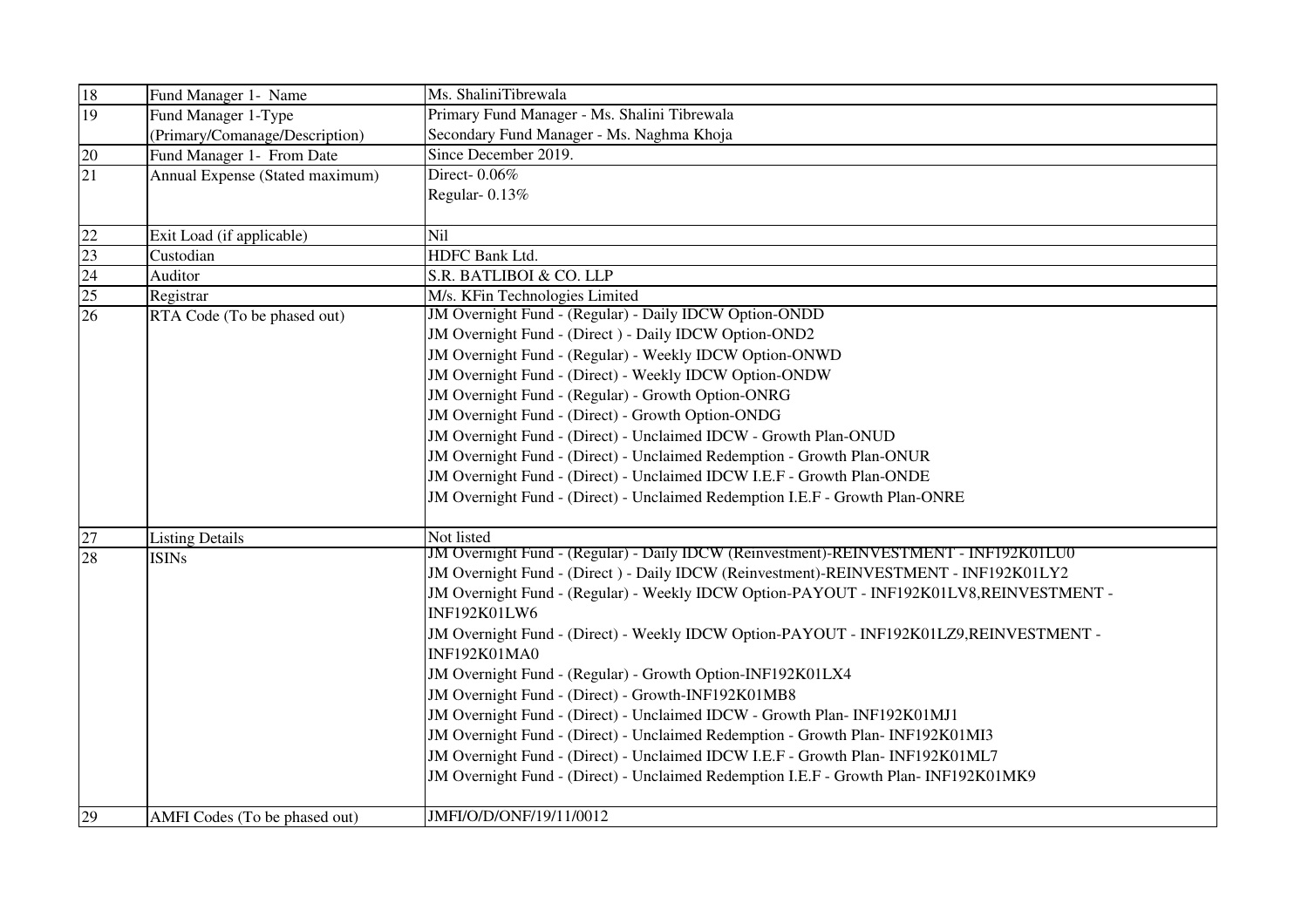| 30                                | <b>SEBI</b> Codes                      |                                                                                                                        |  |  |
|-----------------------------------|----------------------------------------|------------------------------------------------------------------------------------------------------------------------|--|--|
|                                   |                                        | <b>Investment Amount Details:</b>                                                                                      |  |  |
| $\overline{31}$                   | Minimum Application Amount             | Rs.5000/- per/option                                                                                                   |  |  |
| $\frac{32}{33}$                   | Minimum Application Amount in          | Multiples of any amount thereafter                                                                                     |  |  |
|                                   | Minimum Additional Amount              | Rs.1000/-                                                                                                              |  |  |
| 34                                | Minimum Additional Amount in           | Multiples of any amount thereafter                                                                                     |  |  |
| 35                                | Minimum Redemption Amount in Rs.       | There is no minimum and maximum limit on the amount/units which can be redeemed/switched-out.                          |  |  |
| 36                                | Minimum Redemption Amount in Units     | <b>NA</b>                                                                                                              |  |  |
| 37                                | Minimum Balance Amount (if applicable) | NA                                                                                                                     |  |  |
| 38                                | Minimum Balance Amount in Units (if    | NA                                                                                                                     |  |  |
| 39                                | Max Investment Amount                  | No Limit                                                                                                               |  |  |
| 40                                | Minimum Switch Amount (if applicable)  | <b>NA</b>                                                                                                              |  |  |
| 41                                | Minimum Switch Units                   | $\overline{NA}$                                                                                                        |  |  |
| 42                                | Switch Multiple Amount (if applicable) | $\overline{NA}$                                                                                                        |  |  |
| $\frac{43}{44}$                   | Switch Multiple Units (if applicable)  | NA                                                                                                                     |  |  |
|                                   | <b>Max Switch Amount</b>               | NA                                                                                                                     |  |  |
| 45                                | Max Switch Units (if applicable)       | $\overline{NA}$                                                                                                        |  |  |
| 46                                | Swing Pricing (if applicable)          | $\overline{NA}$                                                                                                        |  |  |
| 47                                | Side-pocketing (if applicable)         | Not enabled                                                                                                            |  |  |
| <b>SIP SWP &amp; STP Details:</b> |                                        |                                                                                                                        |  |  |
|                                   | SIP                                    |                                                                                                                        |  |  |
| 46                                | Frequency                              | Weekly, Fortnightly, Monthly, Quarterly                                                                                |  |  |
| 47                                | Minimum amount                         | Weekly/Fortnightly/Monthly 6 installments of Rs.1000/- or 12 Installments of Rs.500/- each [OR] Quarterly SIP Option - |  |  |
|                                   |                                        | 2 instalments of Rs. 3000/-                                                                                            |  |  |
| 48                                | In multiple of                         |                                                                                                                        |  |  |
| 49                                | Minimum Instalments                    | Weekly - 12 or more but minimum 10 must be successful or 6 or more but minimum 5 must                                  |  |  |
|                                   |                                        | be successful. Fortnightly - 12 or more but minimum 10 must be successful or 6 or more but minimum 5 must              |  |  |
|                                   |                                        | be successful. Monthly - 12 or more but minimum 10 must be successful or 6 or more but minimum 5 must be               |  |  |
|                                   |                                        | successful. Quarterly - 2 or more where atleast 1st 2 Installments should be successful.                               |  |  |
| $\overline{50}$                   | Dates                                  | Weekly SIP 1,8,15,22, Fortnightly SIP 1 & 15, Monthly SIP 1,5,10, 15, 20 & 25 of each month, Quarterly SIP 1st day     |  |  |
|                                   |                                        | of the any Calender month and subsequently every quarter.                                                              |  |  |
| 51                                | Maximum Amount (if any)                | Any Amount                                                                                                             |  |  |
|                                   | <b>STP</b>                             |                                                                                                                        |  |  |
| 52                                | Frequency                              | Daily, Weekly, Fortnightly, Monthly, Quarterly                                                                         |  |  |
| 53                                | Minimum amount                         | Daily STP -Rs. 100/ or 500/- each instalment. Further in multipes of Re 1/- Weekly/Fortnightly/Monthly/: Rs. 500/- or  |  |  |
|                                   |                                        | 1000/- each instalment. in multiple of Re 1/-. Quaterly Rs.3000/- each Instalment.                                     |  |  |
| 54                                | In multiple of                         |                                                                                                                        |  |  |